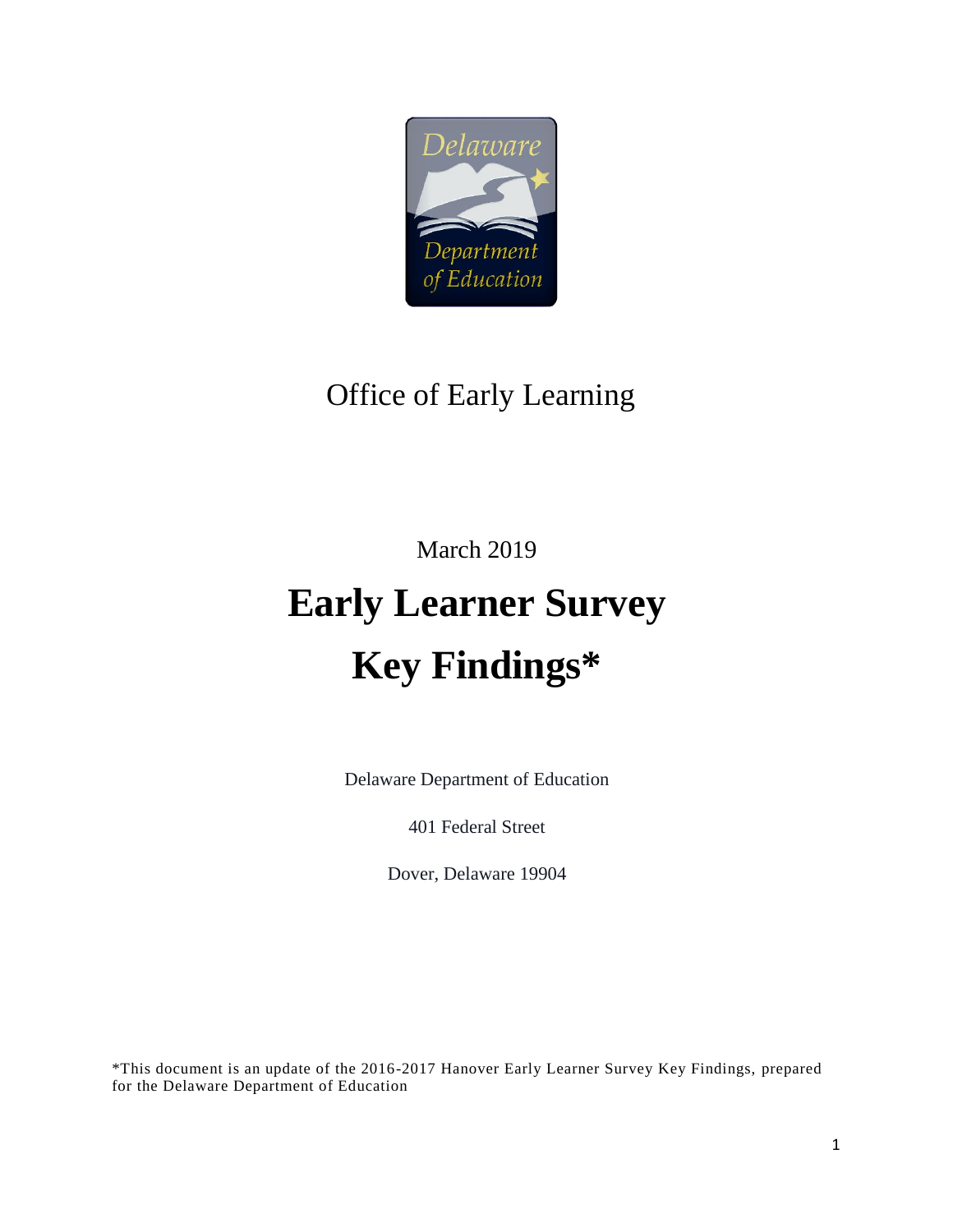# **Table of Contents**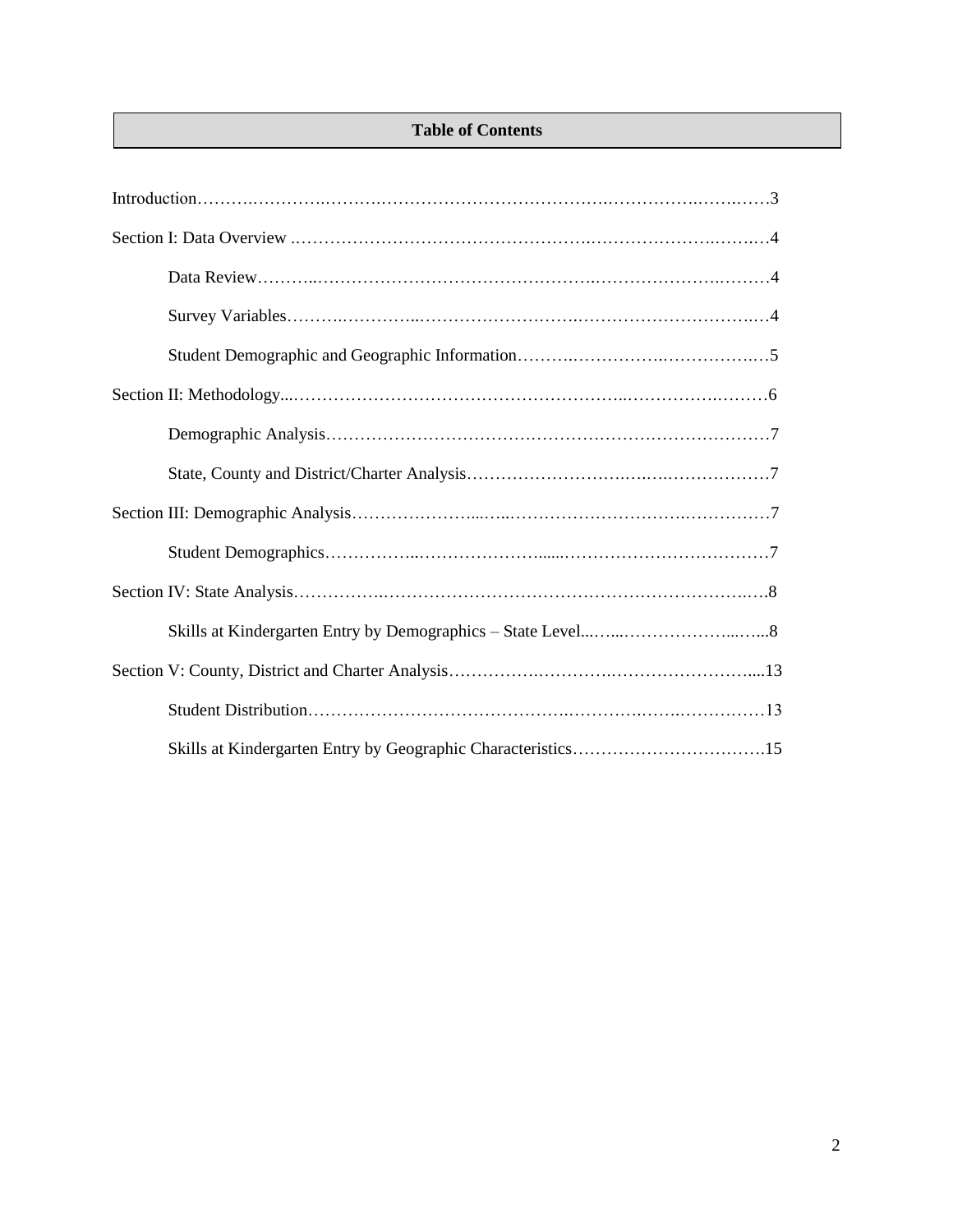#### **Introduction**

The Delaware Early Learner Survey (DE-ELS) is a customized tool through which kindergarten teachers observe and record children demonstrating skills that lead to success in school and life. DE-ELS was first implemented statewide in Fall 2015. Children receive the survey within the first 30 days of kindergarten.

DE-ELS is a developmentally appropriate, strengths-based survey administered during typical daily instruction. Kindergarten teachers observe and record information on children's knowledge, skills, and behaviors in six developmental domains: cognitive, language, literacy, mathematics, physical and socialemotional. Children who meet a threshold, or a cut score for widely held expectations of five-year-old children, are considered "accomplished" in the domain indicator. Children who are still developing toward the expectations are considered "emerging" in the domain indicator.

The Delaware Department of Education (DDOE) uses data from DE-ELS to inform ongoing efforts to improve educational quality in classrooms, districts and charters and throughout the state. DE-ELS results help educational leaders:

- learn about the current reality of children's transitions from early learning into kindergarten
- identify resources to support teachers in meeting children's developmental needs

Teachers can use DE-ELS data results to:

- Promote the success of every child by observing and reflecting on students' development and learning over time
- Support, guide and inform planning and instruction
- Assist in recognizing the need for additional resources or services for students
- Communicate with family members and others

This report examines patterns in student DE-ELS outcomes to demonstrate student accomplishments in each domain across different student populations.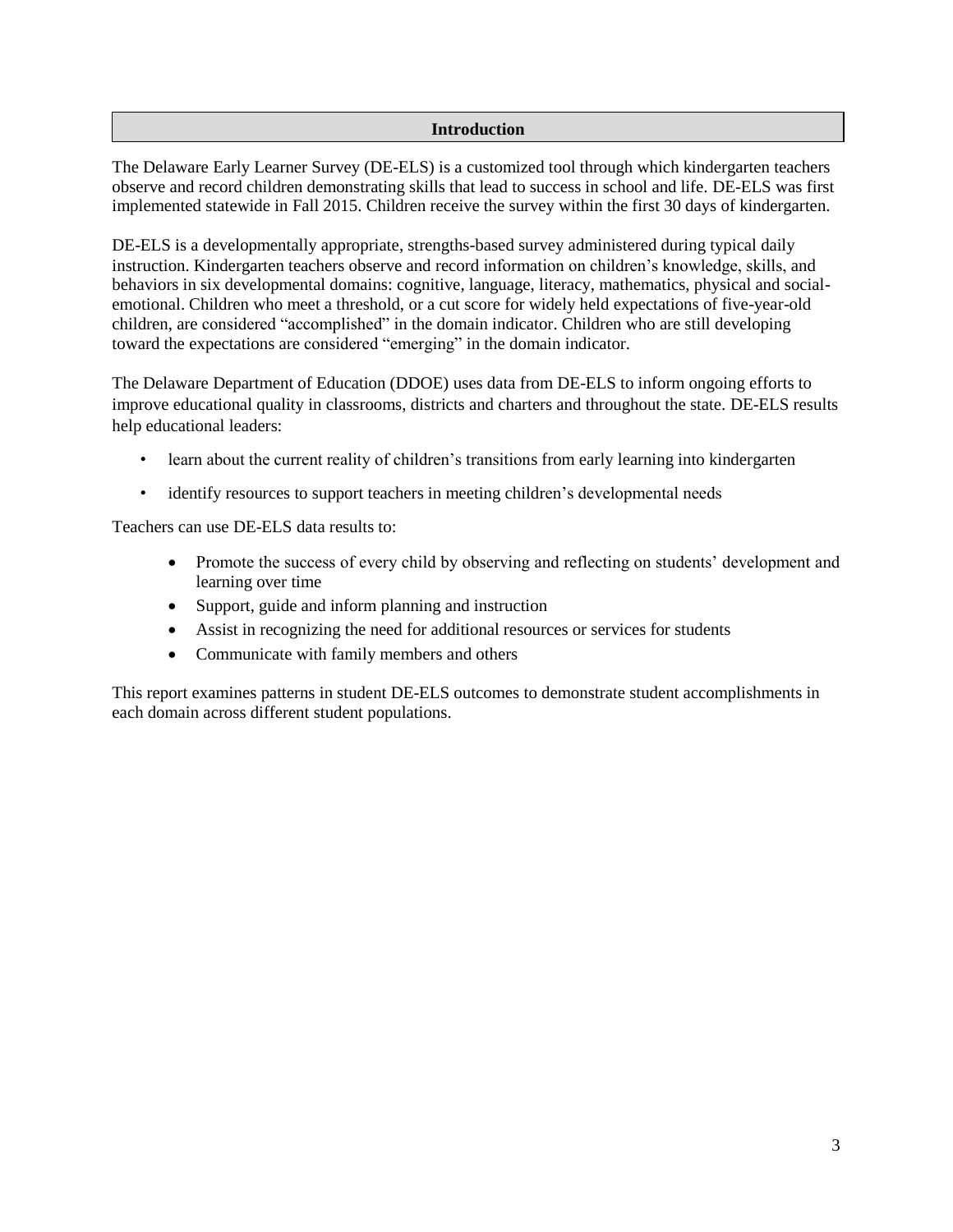#### **Section I: Data Overview**

The Data Overview section provides a summary of the data and methodology used by the Delaware Department of Education (DDOE) to analyze student accomplishment at kindergarten entry, as measured by the Delaware Early Learner Survey (DE-ELS).

#### *Data Review*

This report includes data results for the 2016-2017, 2017-2018 and 2018-2019 academic years as well as demographic and geographic information on student participants. Student data does not contain identifiers, such as student names. Results for small groups of students (less than 15) have also been suppressed to protect student confidentiality and to avoid data inaccuracies due to small sample sizes.

#### *Survey Variables*

Table 1.1 summarizes the survey variables used to analyze the DE-ELS results. Students receive a proficiency level in each of the six domains (cognitive, language, literacy, mathematics, physical, and social-emotional). DDOE has assigned a cut score for each domain to define the point at which a student is identified emerging or accomplished. State cut scores were determined by DDOE based on the widely held expectation (WHE) band for five-year-old students provided by Teaching Strategies, LLC, for each objective. Because DE-ELS is administered at the beginning of kindergarten, students are not expected to meet the WHE at the start of the school year. Therefore, the state cut score thresholds for each objective are generally one level below the start of the WHE band for five-year-old students. Domain-level cut scores are calculated by adding the objective-level state cut scores within each domain.

Table 1.1 shows the cut score used to identify students as accomplished in each domain, along with a summary of the equivalent average numeric level this corresponds to for each individual objective within the domain. For domains where different objectives have different cut scores (resulting in an average level that is not a whole number), the table also summarizes the range of objective-by-objective cut scores within the domain.

| <b>Domains</b>  | <b>Measurements</b>                                                                           |  |  |  |  |  |  |  |
|-----------------|-----------------------------------------------------------------------------------------------|--|--|--|--|--|--|--|
| Cognitive       | <b>Survey Domain Score: numeric scores</b>                                                    |  |  |  |  |  |  |  |
|                 | <b>Cut Score/Proficiency Level:</b>                                                           |  |  |  |  |  |  |  |
|                 | Accomplished: 30 or higher                                                                    |  |  |  |  |  |  |  |
|                 | Equivalent to average rating of Level 5 on each objective<br>٠                                |  |  |  |  |  |  |  |
|                 | Emerging: lower than 30<br>$\bullet$                                                          |  |  |  |  |  |  |  |
| Language        | <b>Survey Domain Score: numeric scores</b>                                                    |  |  |  |  |  |  |  |
|                 | <b>Cut Score/Proficiency Level:</b>                                                           |  |  |  |  |  |  |  |
|                 | Accomplished: 24 or higher                                                                    |  |  |  |  |  |  |  |
|                 | Equivalent to average rating of Level 6 on each objective<br>$\bullet$                        |  |  |  |  |  |  |  |
|                 | Emerging: lower than 24<br>$\bullet$                                                          |  |  |  |  |  |  |  |
| <b>Literacy</b> | <b>Survey Domain Score: numeric scores</b>                                                    |  |  |  |  |  |  |  |
|                 | <b>Cut Score/Proficiency Level:</b>                                                           |  |  |  |  |  |  |  |
|                 | Accomplished: 34 or higher<br>٠                                                               |  |  |  |  |  |  |  |
|                 | Equivalent to average rating of Level 3.4 on each objective, based on objective-<br>$\bullet$ |  |  |  |  |  |  |  |
|                 | by-objective cut scores set at Levels 2 to 5 for each objective                               |  |  |  |  |  |  |  |
|                 | Emerging: lower than 34                                                                       |  |  |  |  |  |  |  |

**Table 1.1 Variable Summary – Survey Variables**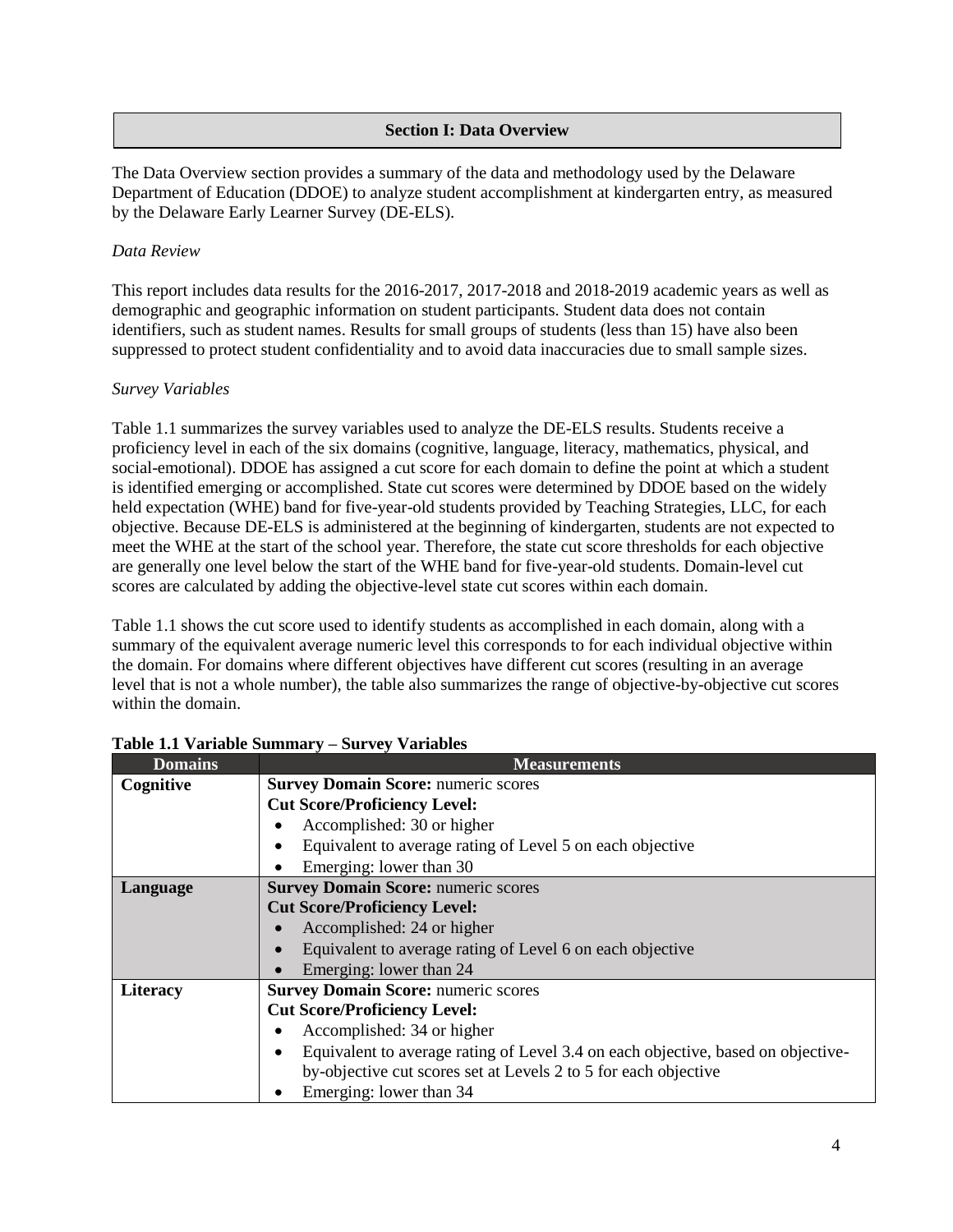| <b>Mathematics</b>      | <b>Survey Domain Score: numeric scores</b>                                                    |  |  |  |  |  |  |  |  |
|-------------------------|-----------------------------------------------------------------------------------------------|--|--|--|--|--|--|--|--|
|                         | <b>Cut Score/Proficiency Level:</b>                                                           |  |  |  |  |  |  |  |  |
|                         | Accomplished: 30 or higher                                                                    |  |  |  |  |  |  |  |  |
|                         | Equivalent to average rating of Level 5 on each objective<br>$\bullet$                        |  |  |  |  |  |  |  |  |
|                         | Emerging: lower than 30                                                                       |  |  |  |  |  |  |  |  |
| <b>Physical</b>         | <b>Survey Domain Score: numeric scores</b>                                                    |  |  |  |  |  |  |  |  |
|                         | <b>Cut Score/Proficiency Level:</b>                                                           |  |  |  |  |  |  |  |  |
|                         | Accomplished: 18 or higher                                                                    |  |  |  |  |  |  |  |  |
|                         | Equivalent to average rating of Level 6 on each objective<br>$\bullet$                        |  |  |  |  |  |  |  |  |
|                         | Emerging: lower than 18                                                                       |  |  |  |  |  |  |  |  |
| <b>Social-Emotional</b> | <b>Survey Domain Score: numeric scores</b>                                                    |  |  |  |  |  |  |  |  |
|                         | <b>Cut Score/Proficiency Level:</b>                                                           |  |  |  |  |  |  |  |  |
|                         | Accomplished: 26 or higher                                                                    |  |  |  |  |  |  |  |  |
|                         | Equivalent to average rating of Level 5.2 on each objective, based on objective-<br>$\bullet$ |  |  |  |  |  |  |  |  |
|                         | by-objective cut scores of Level 5 on four objectives and Level 6 on one objective            |  |  |  |  |  |  |  |  |
|                         | Emerging: lower than 26<br>$\bullet$                                                          |  |  |  |  |  |  |  |  |

# *Student Demographic and Geographic Information*

Tables 1.2, 1.3, and 1.4 present the demographic and geographic segmentations used for the DE-ELS results. Demographic characteristics include data on student race/ethnicity, gender, English proficiency, low-income status, and disability. Note: Two measures of student English proficiency (LEP and ESOL status) have been included because districts and charter schools use both acronyms. Therefore, we have created a single combined English learner indicator that classifies any student who is classified in the data as *either* LEP or ESOL as an English learner. Low-income status is an aggregated measurement of Supplemental Nutrition Assistance Program (SNAP) and/or Temporary Assistance for Needy Families (TANF) status. Students with any of these statuses are classified as low income. Geographic variables include school type – district or charter school – and the county in which each school is located.

| <b>Variables</b>           | <b>Categories/Notes</b>                                                                                                                                                                                                                                                                                                                                                                                                                                               |
|----------------------------|-----------------------------------------------------------------------------------------------------------------------------------------------------------------------------------------------------------------------------------------------------------------------------------------------------------------------------------------------------------------------------------------------------------------------------------------------------------------------|
| <b>Race/Ethnicity</b>      | Students who are classified as Hispanic/Latino are included in this<br>category regardless of their race classifications.<br>For students who are not Hispanic/Latino, we group them into one<br>$\bullet$<br>of the following race categories: Asian, Black or African<br>American, Native Hawaiian or Other Pacific Islander, American<br>Indian or Alaska Native, multiracial (including any non-<br>Hispanic/Latino student indicating more than one race), White |
| <b>Gender</b>              | Male and female<br>$\bullet$                                                                                                                                                                                                                                                                                                                                                                                                                                          |
| <b>English Learner</b>     | Students who are classified as either needing instruction in English<br>٠<br>for speakers of other languages (ESOL) or who are classified as<br>having limited English proficiency (LEP)                                                                                                                                                                                                                                                                              |
| <b>Low Income</b>          | Students who are classified as low income if any of the following:<br>$\bullet$<br>(1) Recipient of Supplemental Nutrition Assistance Program<br>(SNAP) and/or (2) Temporary Assistance for Needy Families<br>(TANF)                                                                                                                                                                                                                                                  |
| <b>Disability Category</b> | Disability includes all exceptionality codes as shown in Table 1.3<br>$\bullet$<br>in order to ensure that all student groups reported would not be<br>easily identified.                                                                                                                                                                                                                                                                                             |

**Table 1.2 Variable Summary – Student Demographic Variables**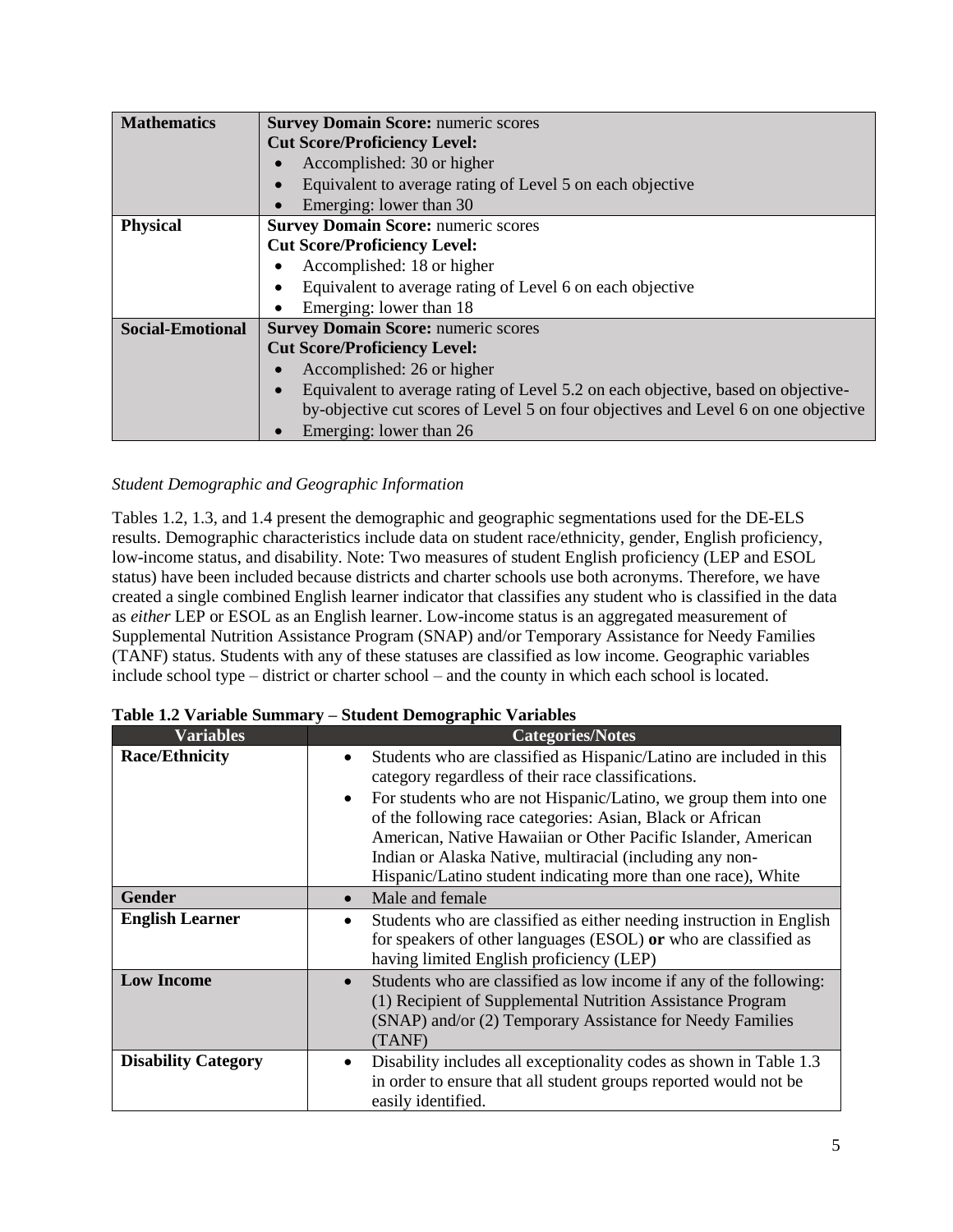| <b>Disability Category</b>    | <b>Disability Type</b>                          |  |  |  |  |  |
|-------------------------------|-------------------------------------------------|--|--|--|--|--|
| <b>Physical</b>               | <b>Blind</b>                                    |  |  |  |  |  |
|                               | Hearing Impairment                              |  |  |  |  |  |
|                               | Partially Sighted                               |  |  |  |  |  |
|                               | Physical Impairment - Orthopedic Impairment     |  |  |  |  |  |
|                               | Physical Impairment - Other Health Impairment   |  |  |  |  |  |
|                               | Preschool Speech Delay (3 And 4 Year Olds Only) |  |  |  |  |  |
|                               | Speech and/or Language Impairment               |  |  |  |  |  |
| Social/Emotional/Intellectual | Autism                                          |  |  |  |  |  |
|                               | Developmental Delay                             |  |  |  |  |  |
|                               | <b>Emotional Disability</b>                     |  |  |  |  |  |
|                               | <b>Emotional Disturbance</b>                    |  |  |  |  |  |
|                               | <b>Learning Disability</b>                      |  |  |  |  |  |
|                               | Mild Intellectual Disability                    |  |  |  |  |  |
|                               | Moderate Intellectual Disability                |  |  |  |  |  |
|                               | <b>Traumatic Brain Injury</b>                   |  |  |  |  |  |
| <b>Not Listed</b>             | Not Listed                                      |  |  |  |  |  |

#### **Table 1.3 Variable Summary –Disability Classification**

#### **Table 1.4 Variable Summary – Student Geographic Variables**

| <b>Variables</b> | <b>Categories/Notes</b>                                                                                                                                                                                                                                                                      |
|------------------|----------------------------------------------------------------------------------------------------------------------------------------------------------------------------------------------------------------------------------------------------------------------------------------------|
| <b>District</b>  | 2018-2019: 28 different districts or charter schools (13 charters, including<br>$\bullet$<br>one without data collected, and 15 public school districts)<br>2016-2017 and 2017-2018: 28 different districts or charter schools (13)<br>$\bullet$<br>charters and 15 public school districts) |
| County           | Three counties<br>Note: districts spanning multiple counties are assigned to a single county in<br>$\bullet$<br>this analysis based on the location of the majority of its elementary schools                                                                                                |

# **Section II: Methodology**

The Methodology section outlines how the DE-ELS results account for demographic and geographic differences at the state, county, and district/charter levels.

#### *Demographic Analysis*

Demographic analysis is divided into two parts. First, we investigated the demographic distributions of kindergarten students and performed a descriptive analysis of student demographic data. Specifically, for each academic year, we provided the distribution of students by race/ethnicity, gender, English learner status, disability status, and low-income status to provide an overview of the profile of participating students.

Second, we examined student accomplishment in each domain at kindergarten entry across different demographic characteristics. For each academic year, we presented the percentage of students who are accomplished in each domain at kindergarten entry within each demographic group. We presented these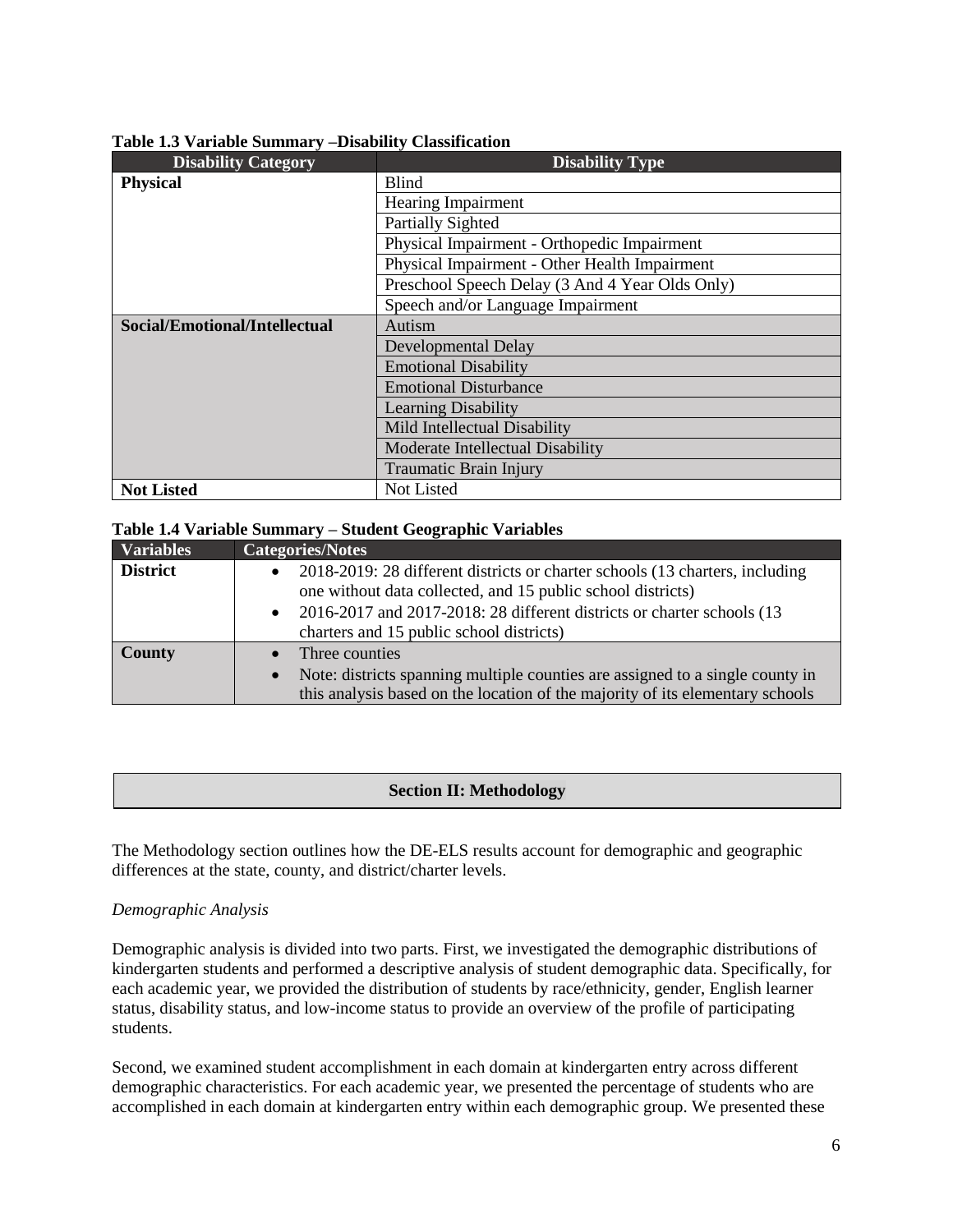findings at the state, county and district/charter levels. Note that we suppressed accomplishment information for any demographic groups with fewer than 15 observations to protect students' confidentiality and to avoid presenting unreliable data on very small groups.

#### *State, County and District/Charter Analysis*

In this analysis, we examined accomplishment in each domain at kindergarten entry at the state, county, and district/charter levels. We compared the percentage of students who meet or exceed the widely held expectation cut scores of accomplished by using the average scores. The analysis is used to compare students' accomplishment in all six domains at kindergarten entry across the state, county, and district/charter level.

#### **Section III: Demographic Analysis**

#### *Student Demographics*

This subsection shows student demographic distributions in each year. Table 2.1 depicts student demographic information. In the 2018-2019 academic year, 9,837 students participated. This is an increase from the 9,744 who participated in 2017-2018 and the 9,556 students who participated in the 2016-17 academic year. Since some demographic information is unavailable for some students, the number of students included in each demographic analysis varies. The following lists some key trends from this table:

- Male students slightly outnumber female students. Across all years, male students comprise of roughly 51% of the population
- **Black, Hispanic/Latino, and White students are the three major race/ethnicity groups**. Across all years, White students are the majority group, making up over 40% of the population. Black students are the largest minority group in the state, representing about 28% of the participating population. The state also has a growing number of Asian and multiracial students. Both groups increased by roughly 1% over the three years.
- **The percentage of students classified as low-income decreases over the years.** In 2016-2017, roughly, 36.57% of students are low income and this percentage drops to 35.35% in 2017-2018 and 32.83% in 2018-2019.
- **The percentage of English Learners drops in the third year.** There were 15.85% English Learners in 2016-2017, 16.17% in 2017-2018 and in 2018-2019 the rate decreases to 14.40%.
- **There is a decline of students with disabilities.** The percentage of students with a disability is 13.09% in 2016-2017 and 11.08% in 2018-2019. Data about disability status was not available for the 2017-2018 academic year.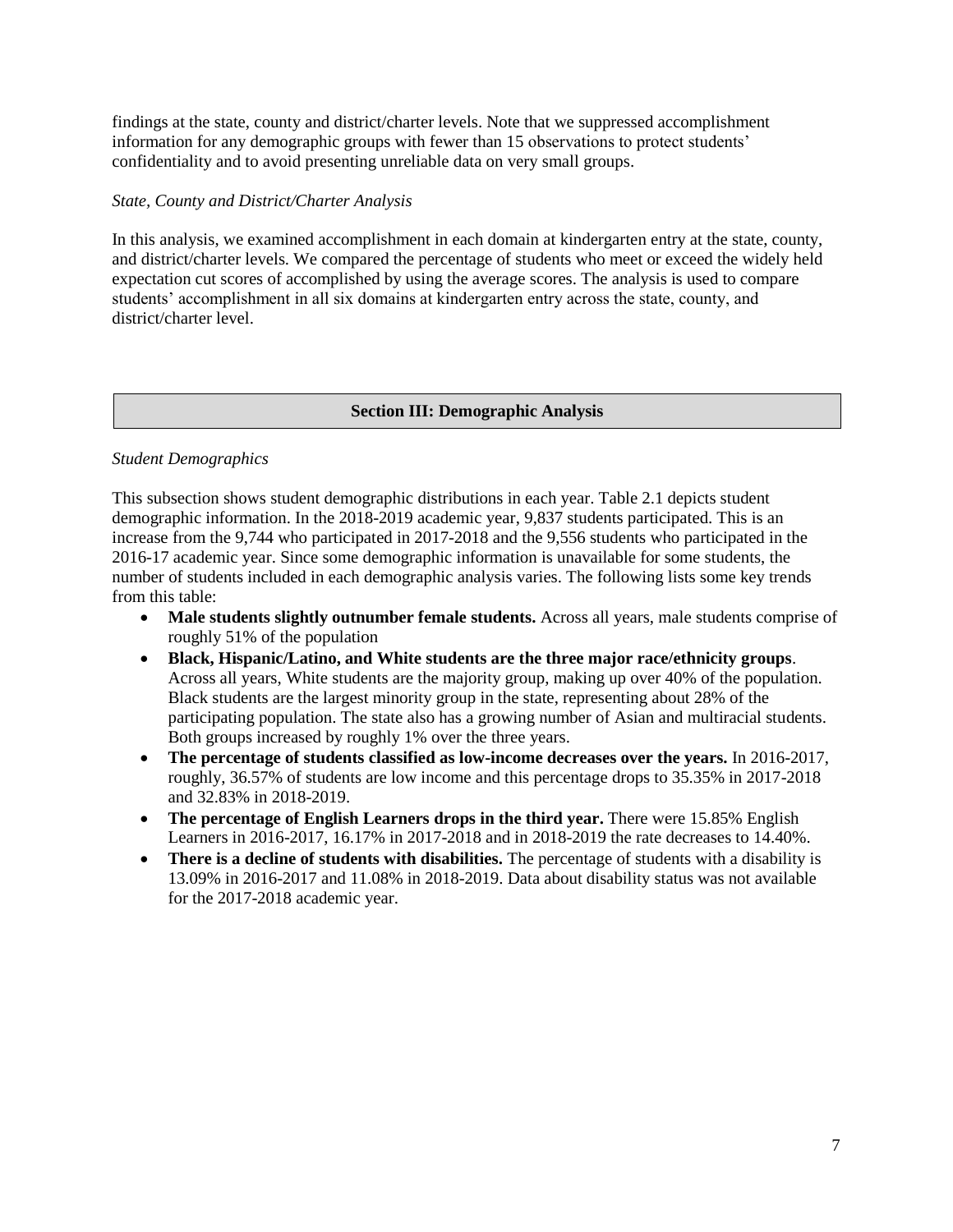| Category                   | 87 T<br><b>Sub-Category</b> | 2016-2017 | 2017-2018 | 2018-<br>2019 |
|----------------------------|-----------------------------|-----------|-----------|---------------|
|                            |                             | $\%$      | $\%$      | $\%$          |
| <b>Race/Ethnicity</b>      | American Indian             | 0.28%     | 0.42%     | 0.37%         |
|                            | Asian                       | 4.05%     | 4.80%     | 5.15%         |
|                            | <b>Black</b>                | 28.00%    | 27.07%    | 27.11%        |
|                            | Hawaiian/ Pacific Islander  | 0.19%     | 0.13%     | 0.16%         |
|                            | Hispanic/Latino             | 19.46%    | 19.69%    | 17.79%        |
|                            | Multiracial                 | 5.16%     | 4.89%     | 5.45%         |
|                            | White                       | 42.85%    | 43.00%    | 43.97%        |
| <b>Gender</b>              | Female                      | 49.22%    | 48.83%    | 49.67%        |
|                            | Male                        | 50.78%    | 51.17%    | 50.33%        |
| <b>English Learner</b>     | N <sub>o</sub>              | 84.15%    | 83.83%    | 85.59%        |
|                            | Yes                         | 15.85%    | 16.17%    | 14.40%        |
| <b>Low Income</b>          | N <sub>0</sub>              | 63.43%    | 64.65%    | 67.17%        |
|                            | Yes                         | 36.57%    | 35.35%    | 32.83%        |
| County                     | Kent                        | 17.52%    | 23.49%    | 24.20%        |
|                            | <b>New Castle</b>           | 62.57%    | 57.63%    | 56.05%        |
|                            | <b>Sussex</b>               | 19.91%    | 18.88%    | 19.74%        |
| <b>Disability Category</b> | <b>Without Disability</b>   | 86.91%    |           | 88.92%        |
|                            | With Disability             | 13.09%    |           | 11.08%        |
| <b>Sample Size</b>         |                             | 9,556     | 9,744     | 9,837         |

#### **Table 2.1 Student Demographic Distribution**

Note: disability data was not available for 2017-2018

# **Section IV: State Analysis**

*Skills at Kindergarten Entry by Demographics – State Level*

This subsection examines students' accomplishment in each domain at kindergarten entry in each year by different demographic characteristics. Table 3.1., 3.2, and 3.3 display the proportion of students who are accomplished in each domain in 2016-2017, 2017-2018, and 2018-2019, respectively, across various demographic groups. Some key characteristics are summarized as follows:

- **On average, Asian students have the highest rate of accomplishment at kindergarten entry across most domains, while Hispanic/Latino students have the lowest.** Hispanic/Latino students have lower rates of accomplishment in language and mathematics, while Asian students show the highest percentage of accomplishment in the literacy and physical domains.
- **Female students are more likely to be accomplished in each domain at kindergarten entry than male students.** The gap between male and female students at kindergarten entry is at least 9 percentage points in both years in four of the six domains (cognitive, language, physical and social/emotional). In mathematics, however, the gap is roughly 2% across all years.
- **English learners are less likely than their peers to be accomplished in each domain at kindergarten entry, with the largest gaps in language and literacy.** The gap in accomplishment at kindergarten entry between English learners and their peers is 18 to 28 percentage points in language and literacy. The gap is smaller in other domains, with the narrowest gap of only 3 to 9 percentage points occurring in the physical domain.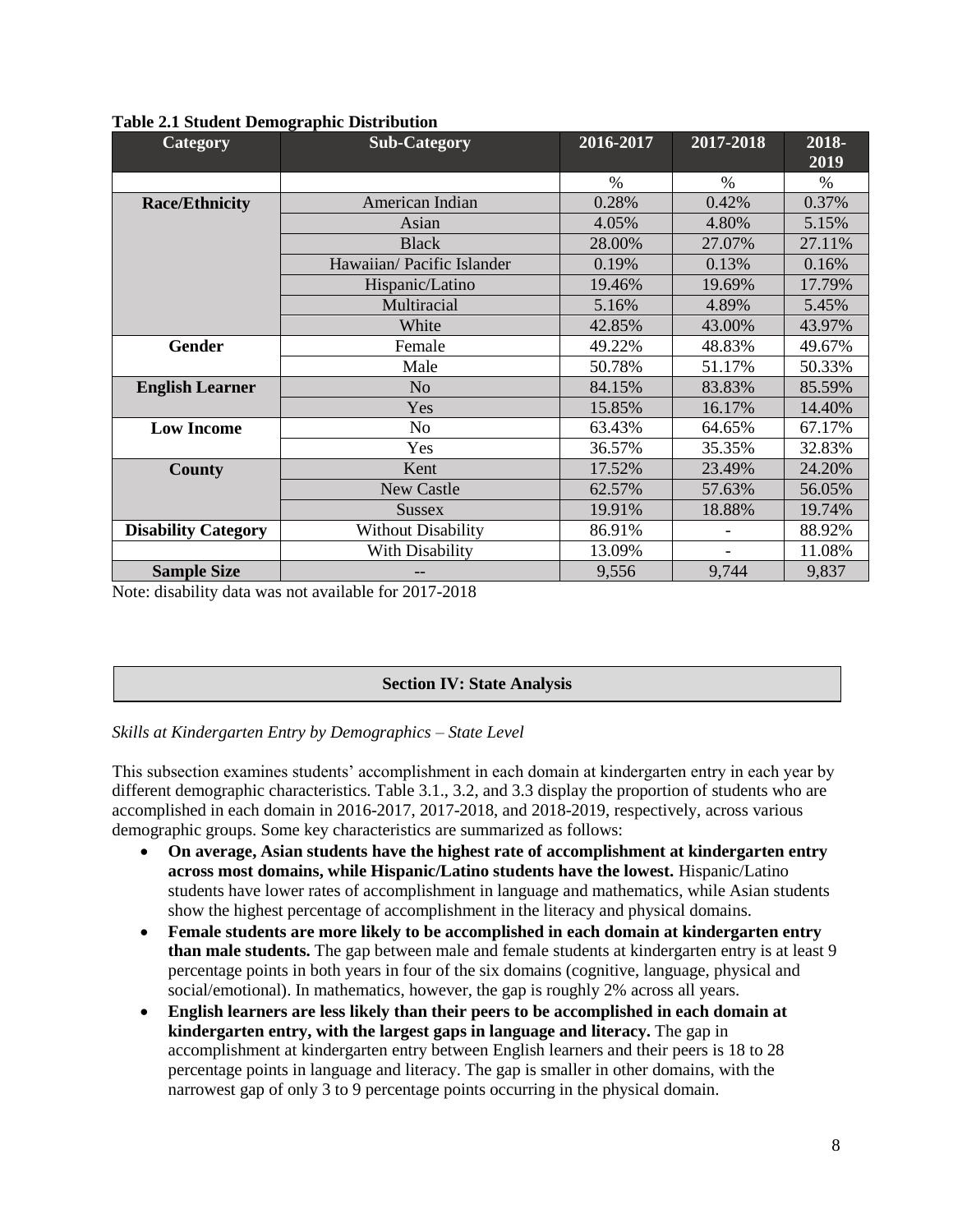- **Students classified as low income are less likely to be accomplished in each domain at kindergarten entry.** The percentage of students who are accomplished is 13 to 21 percentage points lower in most domains, with the smallest gap being the physical domain (8 percentage points difference in 2016 – 2017, 5 percentage points difference in 2017-2018 and 6 percentage points difference in 2018-2019).
- **The percentage of students with a disability that are accomplished at kindergarten entry is lower than students without a disability.** In 2018-2019, the gap between students with a disability and students without a disability appears to widen. In 2016-2017, the difference was roughly 10% and increases to roughly 20% in 2018-2019. One explanation for the increase could be attributed to changes in the classification and or the timing of when students were classified. For more information about these changes, please contact The Delaware Department of Education.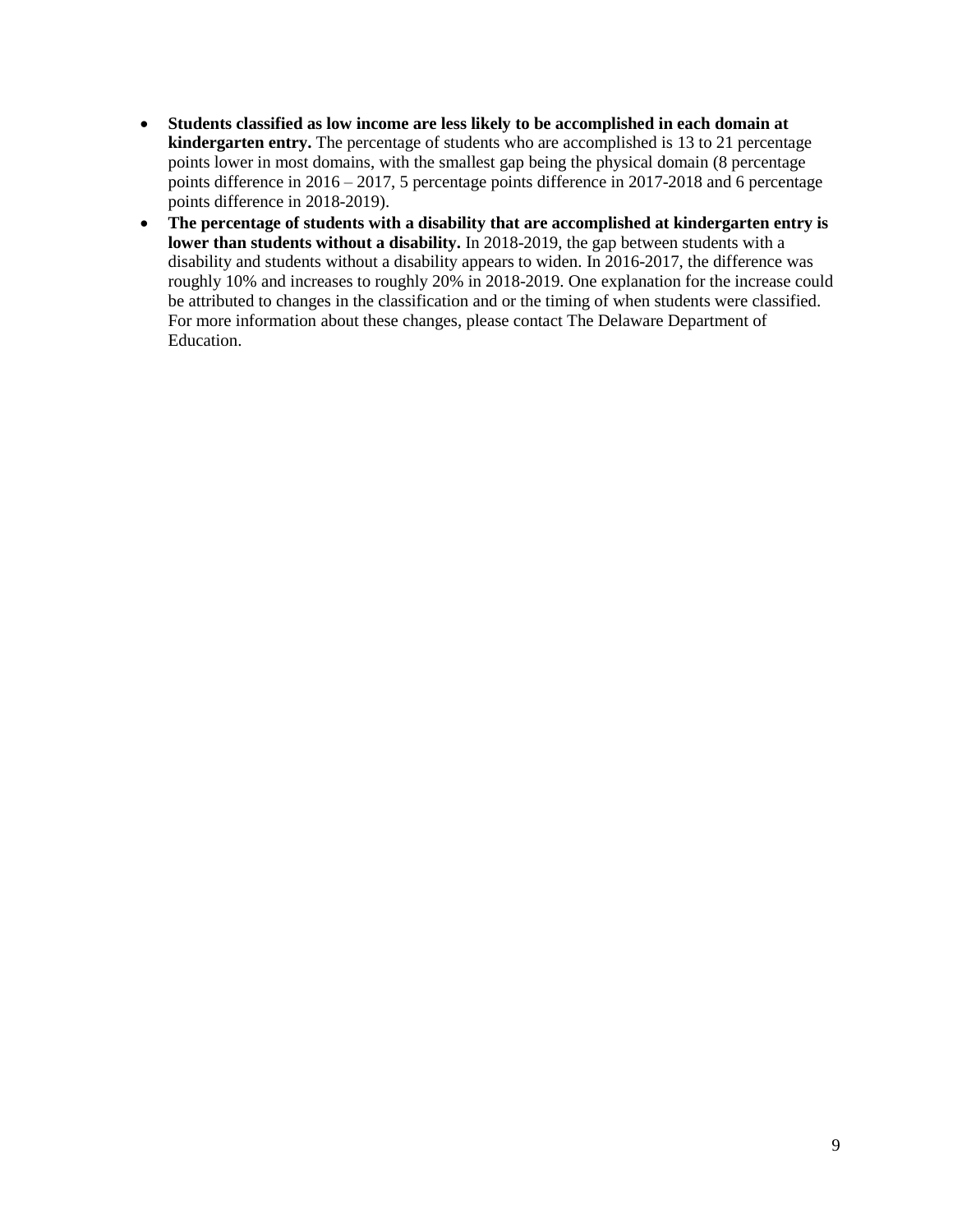| <b>Category</b>       |                           | Percent who are Accomplished at Kindergarten Entry |          |          |                    |                 |                         |  |
|-----------------------|---------------------------|----------------------------------------------------|----------|----------|--------------------|-----------------|-------------------------|--|
|                       |                           | Cognitive                                          | Language | Literacy | <b>Mathematics</b> | <b>Physical</b> | <b>Social Emotional</b> |  |
| Gender                | Female                    | 59.95%                                             | 60.17%   | 68.88%   | 44.35%             | 69.71%          | 67.57%                  |  |
|                       | Male                      | 50.91%                                             | 48.64%   | 64.85%   | 42.00%             | 57.81%          | 55.69%                  |  |
| <b>Race/Ethnicity</b> | American Indian           | 66.67%                                             | 51.85%   | 66.67%   | 40.74%             | 51.85%          | 48.15%                  |  |
|                       | Asian                     | 68.49%                                             | 61.40%   | 80.85%   | 64.29%             | 72.28%          | 68.13%                  |  |
|                       | <b>Black</b>              | 49.67%                                             | 51.33%   | 65.62%   | 39.53%             | 61.45%          | 55.89%                  |  |
|                       | Hawaiian/Pacific Islander | 44.44%                                             | 50.00%   | 66.67%   | 33.33%             | 55.56%          | 77.78%                  |  |
|                       | Hispanic/Latino           | 46.44%                                             | 39.31%   | 49.44%   | 28.91%             | 62.15%          | 58.07%                  |  |
|                       | Multiracial               | 58.76%                                             | 57.26%   | 68.50%   | 45.51%             | 65.31%          | 63.67%                  |  |
|                       | White                     | 61.36%                                             | 61.94%   | 73.88%   | 49.51%             | 64.86%          | 65.90%                  |  |
| English               | No.                       | 57.83%                                             | 58.76%   | 71.05%   | 46.63%             | 64.24%          | 63.21%                  |  |
| Learner               | Yes                       | 42.31%                                             | 30.76%   | 44.38%   | 24.44%             | 60.56%          | 52.66%                  |  |
| <b>Low Income</b>     | N <sub>o</sub>            | 60.61%                                             | 60.02%   | 72.02%   | 48.45%             | 66.40%          | 65.71%                  |  |
|                       | Yes                       | 46.23%                                             | 44.35%   | 57.70%   | 33.79%             | 58.90%          | 54.31%                  |  |
| <b>Disability</b>     | No.                       | 42.26%                                             | 42.81%   | 54.95%   | 35.42%             | 53.31%          | 51.38%                  |  |
|                       | Yes                       | 39.06%                                             | 33.27%   | 55.86%   | 28.00%             | 49.69%          | 45.91%                  |  |

# **Table 3.1 State Percentage of Accomplishment in Each Domain, by Demographic, 2016-2017**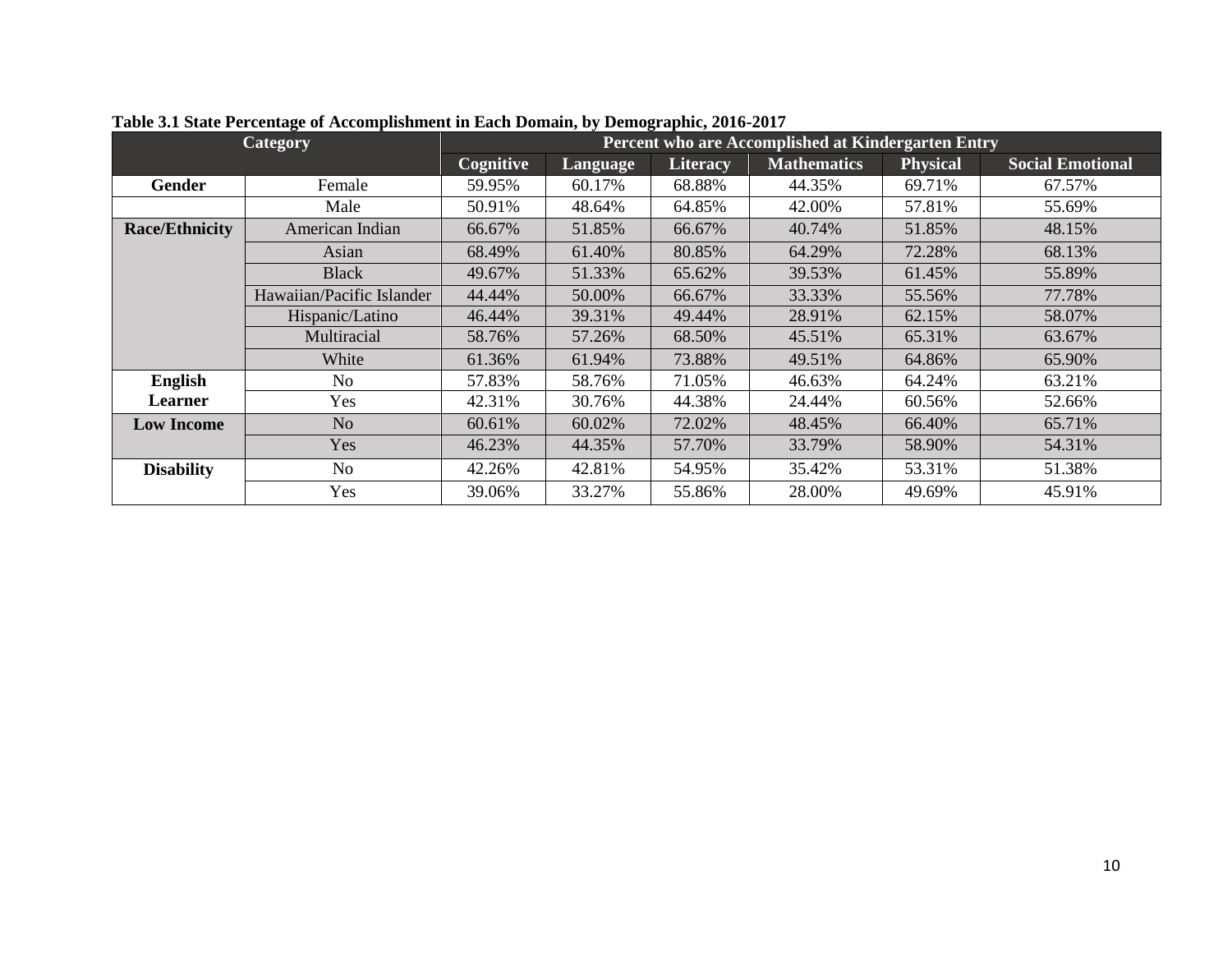| Category              |                           | Percent who are Accomplished at Kindergarten Entry |                          |                          |                          |                 |                         |  |
|-----------------------|---------------------------|----------------------------------------------------|--------------------------|--------------------------|--------------------------|-----------------|-------------------------|--|
|                       |                           | Cognitive                                          | Language                 | Literacy                 | <b>Mathematics</b>       | <b>Physical</b> | <b>Social Emotional</b> |  |
| <b>Gender</b>         | Female                    | 58.46%                                             | 59.91%                   | 73.08%                   | 44.31%                   | 69.33%          | 66.48%                  |  |
|                       | Male                      | 49.01%                                             | 49.00%                   | 67.90%                   | 42.25%                   | 58.32%          | 53.36%                  |  |
| <b>Race/Ethnicity</b> | American Indian           | 52.50%                                             | 50.00%                   | 55.26%                   | 35.00%                   | 60.00%          | 57.50%                  |  |
|                       | Asian                     | 61.80%                                             | 57.75%                   | 82.65%                   | 58.31%                   | 74.44%          | 67.42%                  |  |
|                       | <b>Black</b>              | 47.87%                                             | 50.20%                   | 67.17%                   | 36.54%                   | 60.69%          | 53.15%                  |  |
|                       | Hawaiian/Pacific Islander | 58.33%                                             | 66.67%                   | 83.33%                   | 41.67%                   | 83.33%          | 66.67%                  |  |
|                       | Hispanic/Latino           | 45.16%                                             | 42.90%                   | 56.53%                   | 30.44%                   | 60.03%          | 56.24%                  |  |
|                       | Multiracial               | 54.33%                                             | 57.11%                   | 70.29%                   | 43.83%                   | 65.94%          | 59.91%                  |  |
|                       | White                     | 60.36%                                             | 61.67%                   | 77.61%                   | 51.68%                   | 66.37%          | 65.26%                  |  |
| English               | N <sub>o</sub>            | 55.74%                                             | 57.32%                   | 73.37%                   | 45.76%                   | 64.52%          | 60.96%                  |  |
| Learner               | Yes                       | 40.97%                                             | 36.76%                   | 54.40%                   | 29.97%                   | 58.88%          | 52.41%                  |  |
| <b>Low Income</b>     | N <sub>o</sub>            | 57.47%                                             | 57.66%                   | 75.35%                   | 49.21%                   | 65.37%          | 62.82%                  |  |
|                       | Yes                       | 45.93%                                             | 47.40%                   | 61.22%                   | 32.36%                   | 60.43%          | 53.71%                  |  |
| <b>Disability</b>     | N <sub>o</sub>            | $\overline{\phantom{a}}$                           | -                        | $\overline{\phantom{0}}$ | $\overline{\phantom{0}}$ | $\qquad \qquad$ |                         |  |
|                       | Yes                       | $\overline{\phantom{a}}$                           | $\overline{\phantom{a}}$ | $\overline{\phantom{a}}$ | $\overline{\phantom{0}}$ |                 |                         |  |

# **Table 3.2 State Percentage of Accomplishment in Each Domain, by Demographic, 2017-2018**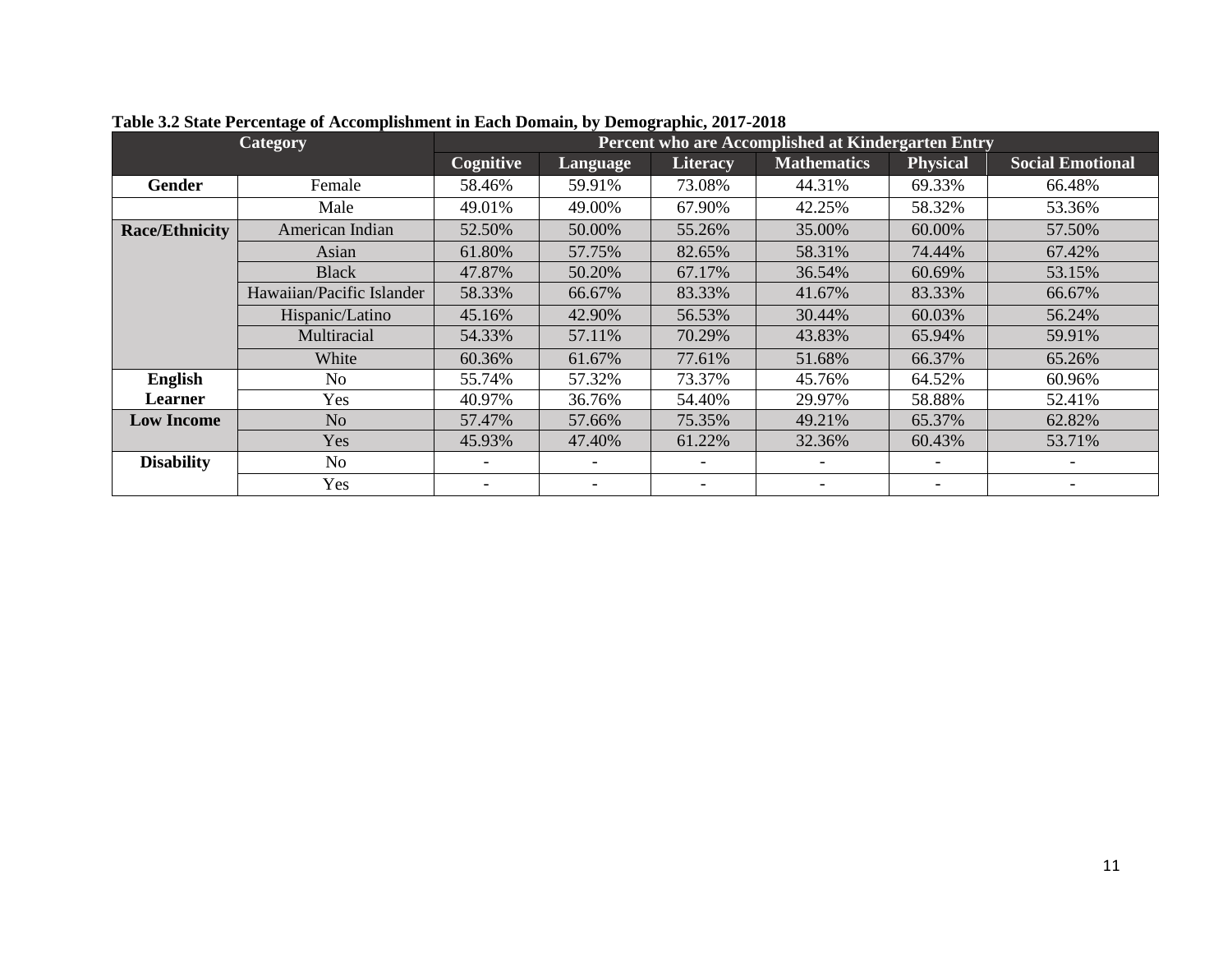|                       | <b>Category</b>           | Percent who are Accomplished at Kindergarten Entry |                 |                 |                    |                 |                         |  |
|-----------------------|---------------------------|----------------------------------------------------|-----------------|-----------------|--------------------|-----------------|-------------------------|--|
|                       |                           | Cognitive                                          | <b>Language</b> | <b>Literacy</b> | <b>Mathematics</b> | <b>Physical</b> | <b>Social Emotional</b> |  |
| Gender                | Female                    | 59.40%                                             | 58.67%          | 73.03%          | 46.11%             | 67.74%          | 64.61%                  |  |
|                       | Male                      | 48.95%                                             | 48.01%          | 66.38%          | 43.39%             | 55.25%          | 52.57%                  |  |
| <b>Race/Ethnicity</b> | American Indian           | 46.88%                                             | 46.88%          | 61.29%          | 41.94%             | 62.50%          | 50.00%                  |  |
|                       | Asian                     | 64.64%                                             | 57.17%          | 83.61%          | 59.77%             | 69.03%          | 62.05%                  |  |
|                       | <b>Black</b>              | 50.60%                                             | 51.13%          | 67.89%          | 39.95%             | 60.16%          | 54.99%                  |  |
|                       | Hawaiian/Pacific Islander | 50.00%                                             | 42.86%          | 76.92%          | 50.00%             | 71.43%          | 50.00%                  |  |
|                       | Hispanic/Latino           | 42.93%                                             | 38.72%          | 51.23%          | 28.66%             | 56.05%          | 50.65%                  |  |
|                       | Multiracial               | 60.21%                                             | 58.17%          | 72.57%          | 49.78%             | 64.84%          | 61.97%                  |  |
|                       | White                     | 58.79%                                             | 59.39%          | 76.22%          | 51.60%             | 63.05%          | 63.25%                  |  |
| English               | No.                       | 56.81%                                             | 56.77%          | 73.58%          | 48.33%             | 62.54%          | 60.57%                  |  |
| <b>Learner</b>        | Yes                       | 37.16%                                             | 30.83%          | 46.63%          | 23.19%             | 53.49%          | 45.48%                  |  |
| <b>Low Income</b>     | N <sub>o</sub>            | 58.33%                                             | 56.81%          | 74.92%          | 50.69%             | 63.18%          | 61.82%                  |  |
|                       | Yes                       | 45.18%                                             | 45.40%          | 59.11%          | 32.43%             | 57.29%          | 51.52%                  |  |
| <b>Disability</b>     | No                        | 56.59%                                             | 56.52%          | 71.45%          | 46.91%             | 63.23%          | 61.05%                  |  |
|                       | Yes                       | 34.45%                                             | 27.39%          | 55.60%          | 27.43%             | 47.13%          | 38.41%                  |  |

# **Table 3.3 State Percentage of Accomplishment in Each Domain, by Demographic - 2018-2019**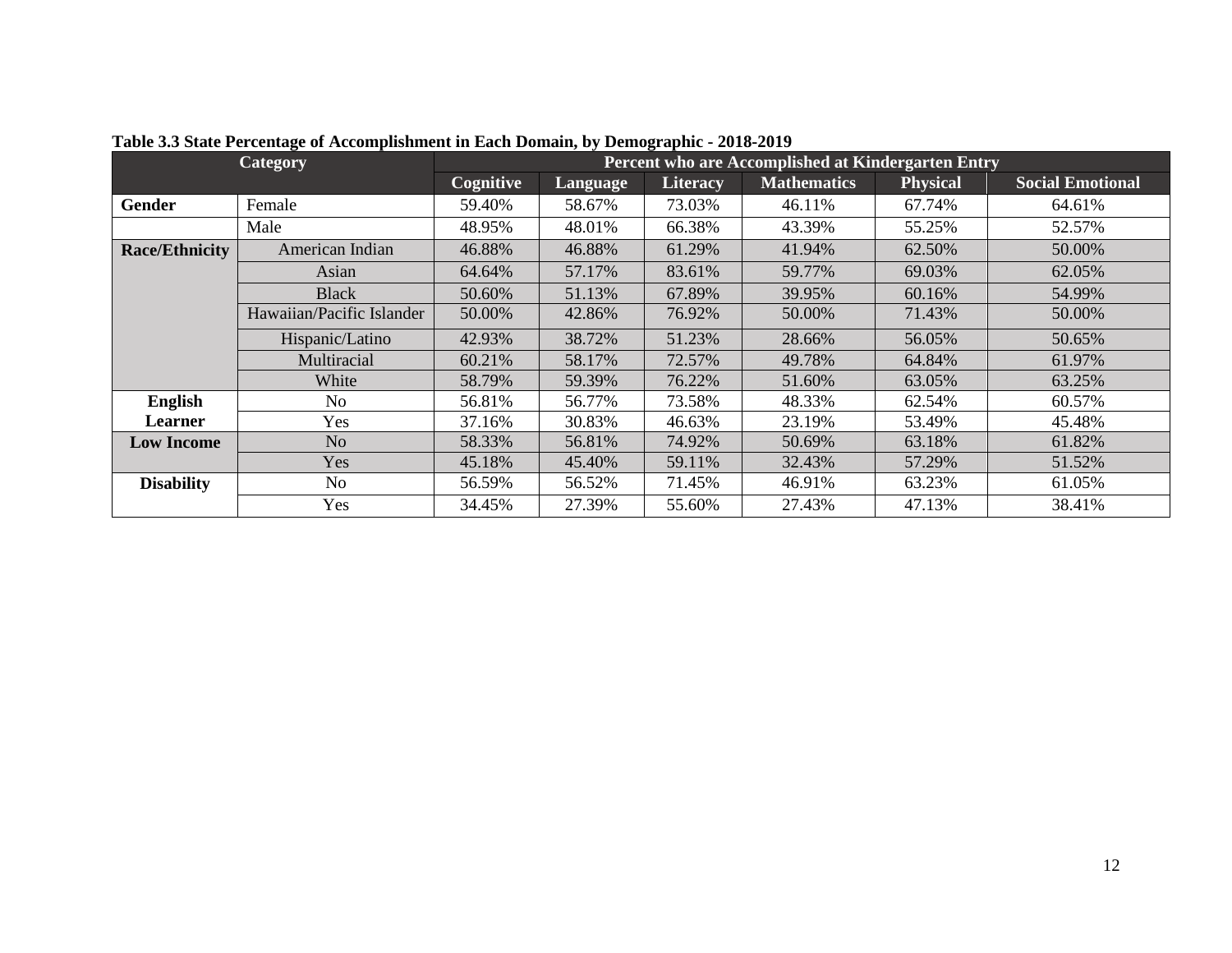# **Section V: County, District and Charter Analysis**

# **Table 4.1 Student Distribution by County, District and Charter**

| <b>County</b>     | <b>District Name</b>                                     | 2016-17    | 2017-2018  | 2018-2019  |
|-------------------|----------------------------------------------------------|------------|------------|------------|
|                   |                                                          | Percentage | Percentage | Percentage |
| Kent              | Academy of Dover Charter School                          | 1.77%      | 2.76%      | 0.98%      |
|                   | <b>Caesar Rodney School District</b>                     | 26.18%     | 27.42%     | 27.45%     |
|                   | <b>Campus Community Charter School</b>                   | 1.58%      | 1.84%      | 1.76%      |
|                   | <b>Capital School District</b>                           | 20.38%     | 21.15%     | 21.18%     |
|                   | Lake Forest School District                              | 14.50%     | 12.91%     | 12.18%     |
|                   | <b>Milford School District</b>                           | 14.90%     | 13.50%     | 14.96%     |
|                   | Providence Creek Academy Charter School                  | 3.44%      | 3.38%      | 3.43%      |
|                   | Smyrna School District                                   | 17.25%     | 17.04%     | 18.05%     |
| <b>New Castle</b> | Academia Antonia Alonso Charter School                   | 2.52%      | 2.05%      | 1.54%      |
|                   | Appoquinimink School District                            | 12.17%     | 13.10%     | 13.83%     |
|                   | <b>Brandywine School District</b>                        | 12.68%     | 13.23%     | 11.88%     |
|                   | Christina School District                                | 23.01%     | 23.29%     | 22.93%     |
|                   | <b>Colonial School District</b>                          | 12.65%     | 12.25%     | 12.76%     |
|                   | <b>East Side Charter School</b>                          | 1.14%      | 0.91%      |            |
|                   | Edison (Thomas A.) Charter School                        | 1.73%      | 1.39%      | 2.01%      |
|                   | Family Foundations Academy/ Charter School of New Castle | 0.90%      | 1.15%      | 0.74%      |
|                   | First State Montessori Academy                           | 1.34%      | 1.43%      | 1.40%      |
|                   | Kuumba Academy Charter School                            | 1.62%      | 1.59%      | 1.85%      |
|                   | Las Americas Aspira Academy                              | 1.75%      | 1.78%      | 2.01%      |
|                   | <b>MOT Charter School</b>                                | 1.34%      | 1.34%      | 1.52%      |
|                   | <b>Newark Charter School</b>                             | 3.35%      | 3.30%      | 3.25%      |
|                   | <b>Odyssey Charter School</b>                            | 2.87%      | 3.21%      | 3.70%      |
|                   | Red Clay Consolidated School District                    | 20.93%     | 19.98%     | 20.56%     |
| <b>Sussex</b>     | Cape Henlopen School District                            | 40.15%     | 21.69%     | 23.59%     |
|                   | <b>Indian River School District</b>                      | 11.25%     | 45.92%     | 47.90%     |
|                   | <b>Laurel School District</b>                            | 27.76%     | 8.71%      | 9.26%      |
|                   | <b>Seaford School District</b>                           | 5.35%      | 14.50%     | 12.43%     |
|                   | Woodbridge School District                               | 9.46%      | 9.19%      | 6.83%      |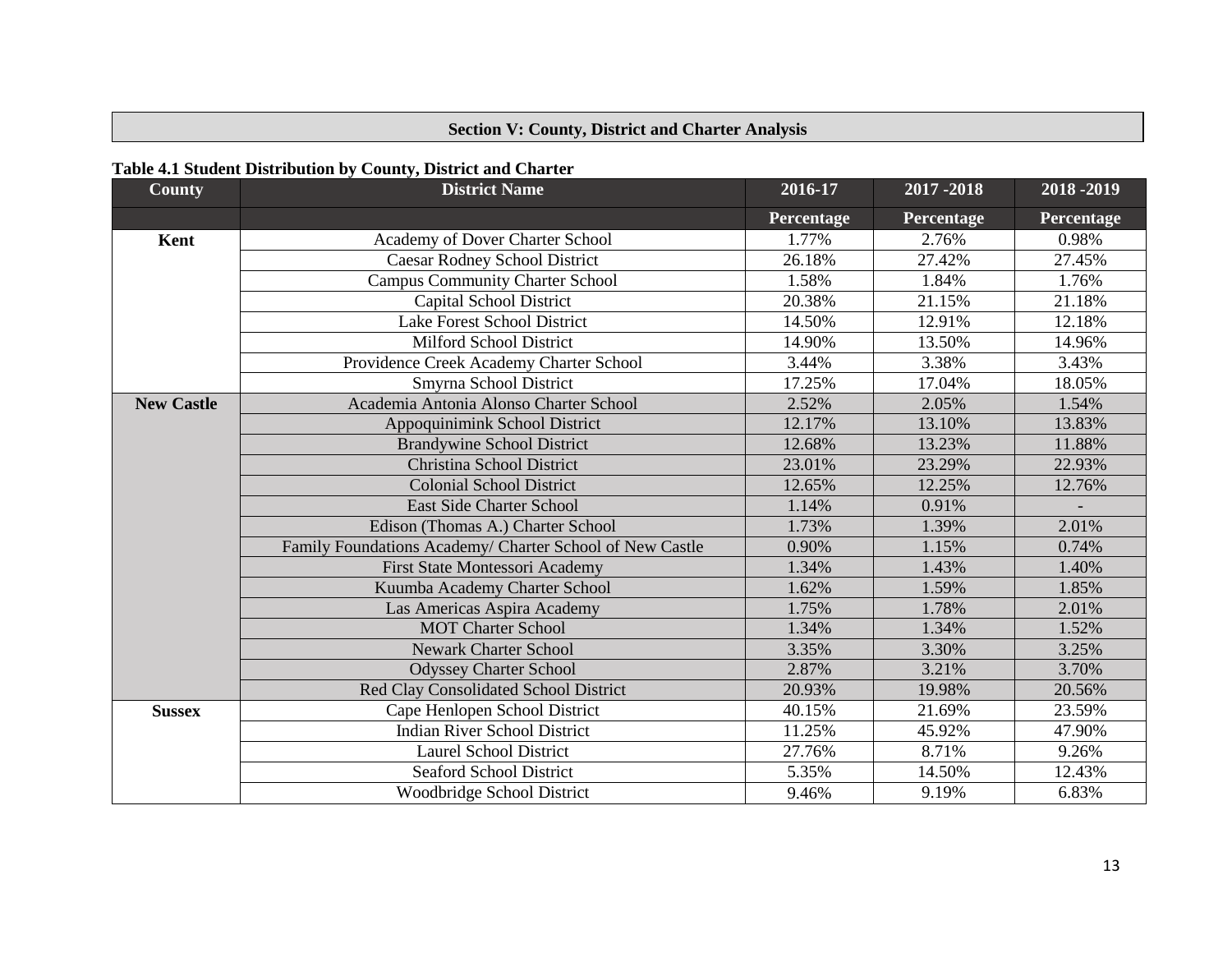#### *Skills at Kindergarten Entry by Geographic Characteristics*

Table 4.2, 4.3 and 4.4 present the percentage of students accomplished in each domain within each district or charter and county. The discussion focuses on the percentage of students who are accomplished in each domain. Key trends in the six domains by geographic characteristics include:

- **On average, in 2016-17, the proportion of students who are accomplished in all domains is higher than 2017-2018, and 2018-2019.** Statewide, the proportion of students accomplished in math increases slightly in 2018-2019 (less than 1%), while the cognitive, language, physical, and social-emotional domains decrease over the years. The literacy domain is consistently the state's highest domain over the years.
- **There is no clear trend in accomplishment at kindergarten entry for charters as compared to public school districts.** Although charter schools on average have higher accomplishment rates in some domains, the variation across individual charter schools is large. While some charters, such as Campus Community Charter School, MOT Charter School and Odyssey Charter School, have some of the highest proportions of students who are accomplished at kindergarten entry across multiple domains, other charters, such as Academy of Dover Charter School (in 2016-2017) and Las Americas Aspira Academy, have some of the lowest proportions.
- **Consistent levels of accomplishment across counties.** Across all three years, Sussex County has the lowest percentage of students who are accomplished in each domain at kindergarten entry, while New Castle and Kent County have similar percentages of accomplished students.
- **The percentage of accomplished students varies greatly within each county.** In 2016-2017, the proportion of students who are accomplished (on every domain at kindergarten entry) in the highest performing district/charter compared to the proportion of students who are accomplished in the lowest performing district/charter, resulted in a difference of 21% in Sussex County, 87% in Kent County, and 57% in New Castle. In 2017-2018, the gaps decrease to 18% in Sussex County, 58% in Kent County, and 42% in New Castle County. In 2018-2019, the gap slightly increases for Sussex (22%) and New Castle (48%), but continues to decrease for Kent County (48%).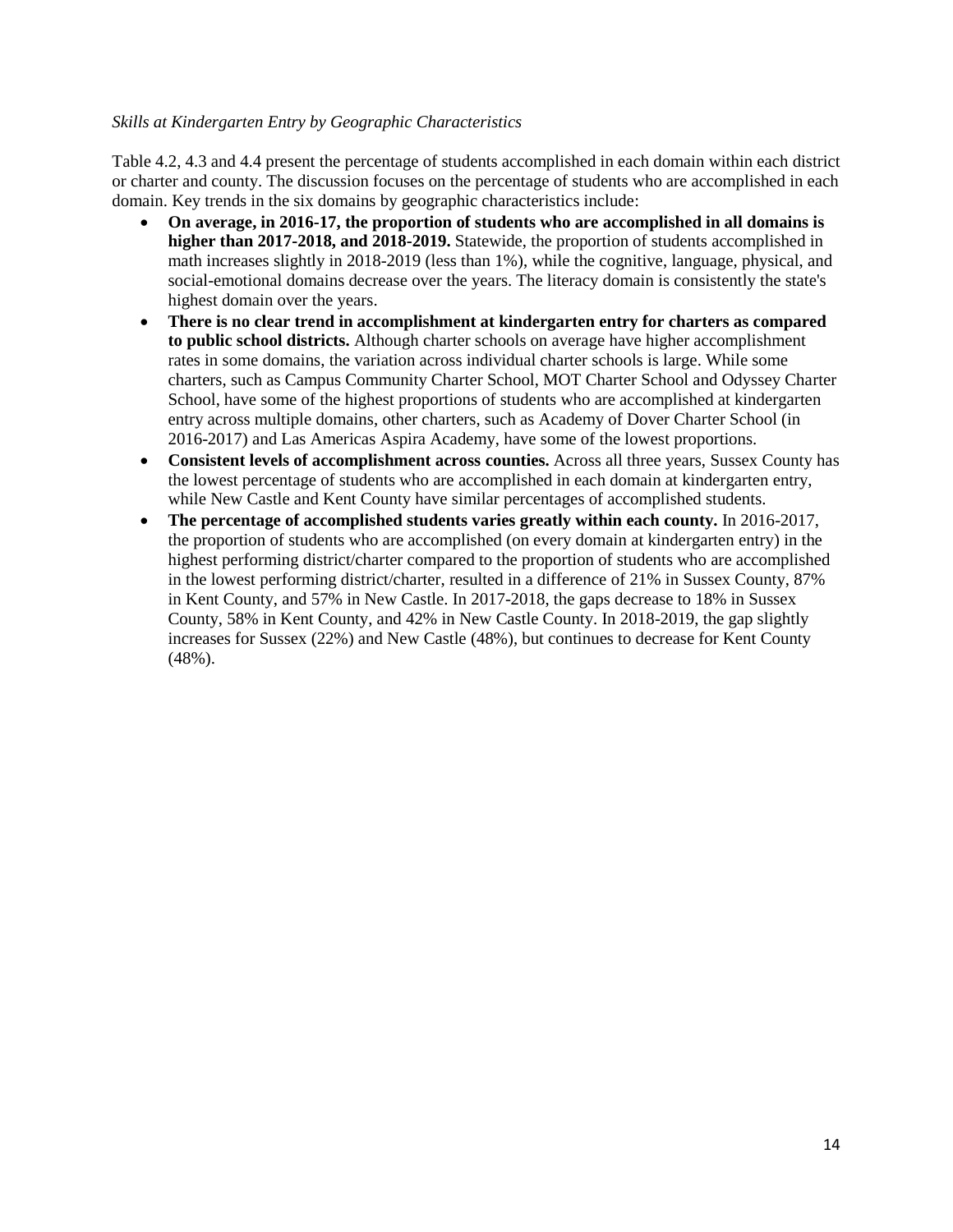| County        | <b>District</b>                         |           |          |                 | Percent who are Accomplished at Kindergarten Entry |                 |                                   |
|---------------|-----------------------------------------|-----------|----------|-----------------|----------------------------------------------------|-----------------|-----------------------------------|
|               |                                         | Cognitive | Language | <b>Literacy</b> | <b>Mathematics</b>                                 | <b>Physical</b> | <b>Social</b><br><b>Emotional</b> |
| <b>State</b>  |                                         | 55.36%    | 54.31%   | 66.83%          | 43.15%                                             | 63.66%          | 61.53%                            |
| Kent          | Academy of Dover Charter School         | 25.64%    | 28.21%   | 53.85%          | 30.77%                                             | 41.03%          | 43.59%                            |
|               | <b>Caesar Rodney School District</b>    | 80.56%    | 80.07%   | 86.28%          | 53.74%                                             | 89.43%          | 78.86%                            |
|               | <b>Campus Community Charter School</b>  | 100.00%   | 100.00%  | 100.00%         | 97.14%                                             | 97.14%          | 100.00%                           |
|               | Capital School District                 | 37.84%    | 45.50%   | 42.28%          | 28.48%                                             | 61.21%          | 48.21%                            |
|               | Lake Forest School District             | 27.00%    | 28.44%   | 35.00%          | 32.92%                                             | 48.13%          | 32.81%                            |
|               | <b>Milford School District</b>          | 66.67%    | 59.70%   | 79.30%          | 39.23%                                             | 80.91%          | 67.17%                            |
|               | Providence Creek Academy Charter School | 92.11%    | 88.16%   | 67.11%          | 57.89%                                             | 89.47%          | 82.89%                            |
|               | Smyrna School District                  | 54.35%    | 57.78%   | 85.22%          | 60.32%                                             | 68.25%          | 65.87%                            |
|               | <b>Kent County</b>                      | 57.25%    | 58.34%   | 67.66%          | 44.96%                                             | 72.05%          | 61.82%                            |
| <b>New</b>    | Academia Antonia Alonso Charter School  | 86.52%    | 45.39%   | 46.81%          | 42.55%                                             | 91.49%          | 90.78%                            |
| <b>Castle</b> | Appoquinimink School District           | 60.09%    | 57.88%   | 83.36%          | 52.44%                                             | 56.27%          | 63.21%                            |
|               | <b>Brandywine School District</b>       | 50.51%    | 57.80%   | 57.75%          | 36.56%                                             | 59.97%          | 65.08%                            |
|               | Christina School District               | 57.93%    | 52.15%   | 63.67%          | 41.37%                                             | 60.28%          | 60.89%                            |
|               | <b>Colonial School District</b>         | 57.65%    | 54.39%   | 72.79%          | 44.67%                                             | 62.09%          | 58.90%                            |
|               | East Side Charter School                | 59.38%    | 71.43%   | 76.56%          | 65.08%                                             | 98.44%          | 59.38%                            |
|               | Edison (Thomas A.) Charter School       | 16.49%    | 38.14%   | 71.23%          | 5.15%                                              | 50.52%          | 54.64%                            |
|               | First State Montessori Academy          | 74.67%    | 68.00%   | 85.33%          | 64.00%                                             | 84.00%          | 72.00%                            |
|               | Kuumba Academy Charter School           | 90.16%    | 39.13%   | 98.36%          | 85.25%                                             | 68.67%          | 61.54%                            |
|               | Las Americas Aspira Academy             | 37.76%    | 44.90%   | 57.14%          | 52.04%                                             | 67.35%          | 48.98%                            |
|               | <b>MOT Charter School</b>               | 81.33%    | 89.33%   | 92.00%          | 92.00%                                             | 78.67%          | 84.00%                            |
|               | <b>Newark Charter School</b>            | 43.62%    | 51.60%   | 74.39%          | 32.32%                                             | 45.74%          | 49.47%                            |
|               | <b>Odyssey Charter School</b>           | 80.12%    | 76.40%   | 94.41%          | 77.64%                                             | 76.40%          | 77.64%                            |
|               | Red Clay Consolidated School District   | 61.23%    | 57.49%   | 68.80%          | 48.40%                                             | 67.67%          | 65.73%                            |
|               | <b>New Castle County</b>                | 58.02%    | 55.73%   | 70.70%          | 47.11%                                             | 63.36%          | 63.34%                            |
| <b>Sussex</b> | Cape Henlopen School District           | 48.52%    | 44.26%   | 61.18%          | 35.97%                                             | 46.60%          | 50.46%                            |
|               | <b>Indian River School District</b>     | 47.84%    | 44.84%   | 63.04%          | 36.45%                                             | 57.16%          | 59.14%                            |
|               | <b>Laurel School District</b>           | 34.84%    | 63.23%   | 49.68%          | 21.58%                                             | 69.23%          | 59.35%                            |
|               | Seaford School District                 | 30.23%    | 37.84%   | 32.67%          | 14.74%                                             | 50.38%          | 45.65%                            |
|               | Woodbridge School District              | 38.29%    | 40.00%   | 54.90%          | 22.22%                                             | 54.29%          | 64.20%                            |
|               | <b>Sussex County</b>                    | 42.65%    | 44.56%   | 55.14%          | 29.68%                                             | 54.75%          | 55.58%                            |

**Table 4.2 Percentage of Students Who are Accomplished at Kindergarten Entry, 2016-2017**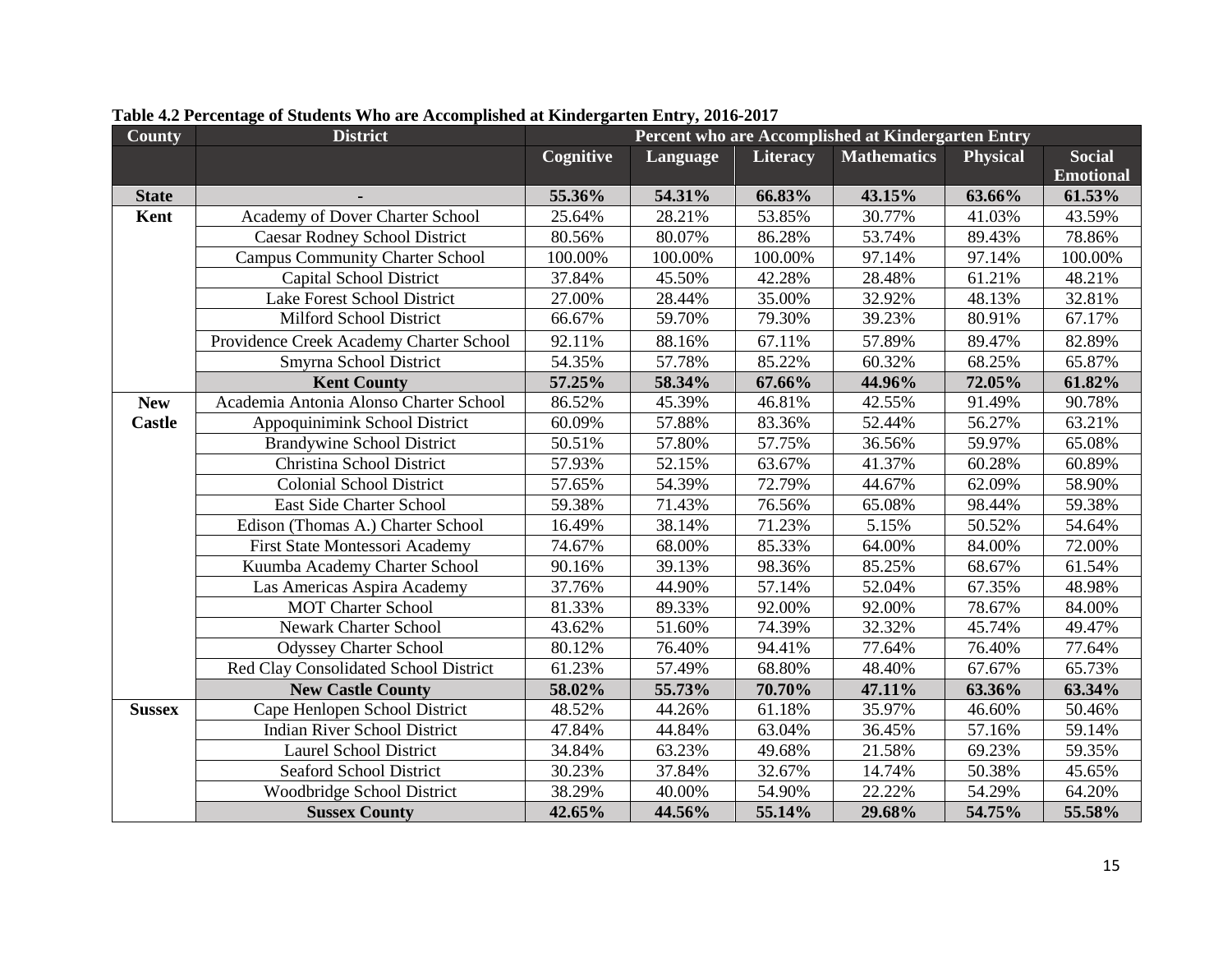| County               | <b>District</b>                         | Percent who are Accomplished at Kindergarten Entry |          |          |                    |                 |                         |  |
|----------------------|-----------------------------------------|----------------------------------------------------|----------|----------|--------------------|-----------------|-------------------------|--|
|                      |                                         | Cognitive                                          | Language | Literacy | <b>Mathematics</b> | <b>Physical</b> | <b>Social Emotional</b> |  |
| <b>State</b>         |                                         | 53.39%                                             | 53.97%   | 70.30%   | 43.21%             | 63.62%          | 59.54%                  |  |
| Kent                 | Academy of Dover Charter School         | 88.89%                                             | 95.24%   | 98.41%   | 88.89%             | 100.00%         | 100.00%                 |  |
|                      | <b>Caesar Rodney School District</b>    | 81.95%                                             | 78.79%   | 92.48%   | 53.19%             | 88.34%          | 78.59%                  |  |
|                      | <b>Campus Community Charter School</b>  | 100.00%                                            | 100.00%  | 100.00%  | 100.00%            | 97.62%          | 100.00%                 |  |
|                      | <b>Capital School District</b>          | 44.42%                                             | 51.35%   | 58.13%   | 32.36%             | 62.11%          | 53.96%                  |  |
|                      | Lake Forest School District             | 30.20%                                             | 37.92%   | 45.52%   | 31.21%             | 61.07%          | 39.60%                  |  |
|                      | <b>Milford School District</b>          | 54.72%                                             | 52.12%   | 72.96%   | 49.84%             | 76.70%          | 63.31%                  |  |
|                      | Providence Creek Academy Charter School | 70.13%                                             | 61.04%   | 89.61%   | 57.69%             | 88.31%          | 81.82%                  |  |
|                      | Smyrna School District                  | 51.28%                                             | 50.13%   | 75.06%   | 56.96%             | 55.13%          | 64.27%                  |  |
|                      | <b>Kent County</b>                      | 58.50%                                             | 59.45%   | 73.96%   | 48.14%             | 72.51%          | 64.91%                  |  |
|                      | Academia Antonia Alonso Charter School  | 83.48%                                             | 80.87%   | 77.39%   | 56.52%             | 80.87%          | 92.17%                  |  |
| <b>New</b><br>Castle | Appoquinimink School District           | 63.35%                                             | 60.46%   | 79.84%   | 51.84%             | 67.95%          | 64.90%                  |  |
|                      | <b>Brandywine School District</b>       | 62.14%                                             | 59.69%   | 70.98%   | 48.23%             | 63.71%          | 65.36%                  |  |
|                      | <b>Charter School of New Castle</b>     | 44.29%                                             | 52.86%   | 72.86%   | 27.14%             | 78.57%          | 51.43%                  |  |
|                      | Christina School District               | 53.44%                                             | 55.27%   | 71.78%   | 42.02%             | 64.63%          | 61.70%                  |  |
|                      | <b>Colonial School District</b>         | 45.88%                                             | 44.49%   | 70.36%   | 33.43%             | 61.21%          | 51.15%                  |  |
|                      | East Side Charter School                | 30.65%                                             | 31.15%   | 78.33%   | 17.46%             | 59.68%          | 42.62%                  |  |
|                      | Edison (Thomas A.) Charter School       | 47.95%                                             | 42.47%   | 66.67%   | 31.51%             | 68.00%          | 33.67%                  |  |
|                      | First State Montessori Academy          | 88.75%                                             | 78.75%   | 98.75%   | 93.75%             | 92.50%          | 92.50%                  |  |
|                      | Kuumba Academy Charter School           | 54.84%                                             | 39.78%   | 82.86%   | 51.61%             | 37.63%          | 43.01%                  |  |
|                      | Las Americas Aspira Academy             | 33.33%                                             | 43.43%   | 49.49%   | 18.18%             | 60.61%          | 50.51%                  |  |
|                      | <b>MOT Charter School</b>               | 89.33%                                             | 80.00%   | 90.67%   | 76.00%             | 90.67%          | 88.00%                  |  |
|                      | <b>Newark Charter School</b>            | 47.89%                                             | 52.11%   | 92.17%   | 49.40%             | 63.68%          | 54.74%                  |  |
|                      | <b>Odyssey Charter School</b>           | 77.30%                                             | 70.97%   | 87.57%   | 66.30%             | 75.81%          | 71.51%                  |  |
|                      | Red Clay Consolidated School District   | 52.79%                                             | 58.06%   | 67.98%   | 43.72%             | 60.98%          | 59.38%                  |  |
|                      | <b>New Castle County</b>                | 56.57%                                             | 56.71%   | 73.41%   | 45.45%             | 64.88%          | 61.22%                  |  |
| Sussex               | Cape Henlopen School District           | 37.44%                                             | 47.12%   | 63.07%   | 35.35%             | 48.37%          | 44.86%                  |  |
| County               | <b>Indian River School District</b>     | 45.65%                                             | 38.71%   | 61.87%   | 36.84%             | 52.27%          | 48.64%                  |  |
|                      | <b>Laurel School District</b>           | 31.87%                                             | 49.69%   | 56.88%   | 23.90%             | 47.80%          | 45.96%                  |  |
|                      | Seaford School District                 | 24.09%                                             | 25.82%   | 25.30%   | 10.20%             | 38.69%          | 47.64%                  |  |
|                      | Woodbridge School District              | 31.36%                                             | 38.69%   | 55.03%   | 29.76%             | 50.30%          | 58.58%                  |  |
|                      | <b>Sussex County</b>                    | 38.15%                                             | 39.57%   | 56.02%   | 31.13%             | 48.83%          | 48.35%                  |  |

**Table 4.3 Percentage of Students Who are Accomplished at Kindergarten Entry, 2017-2018**